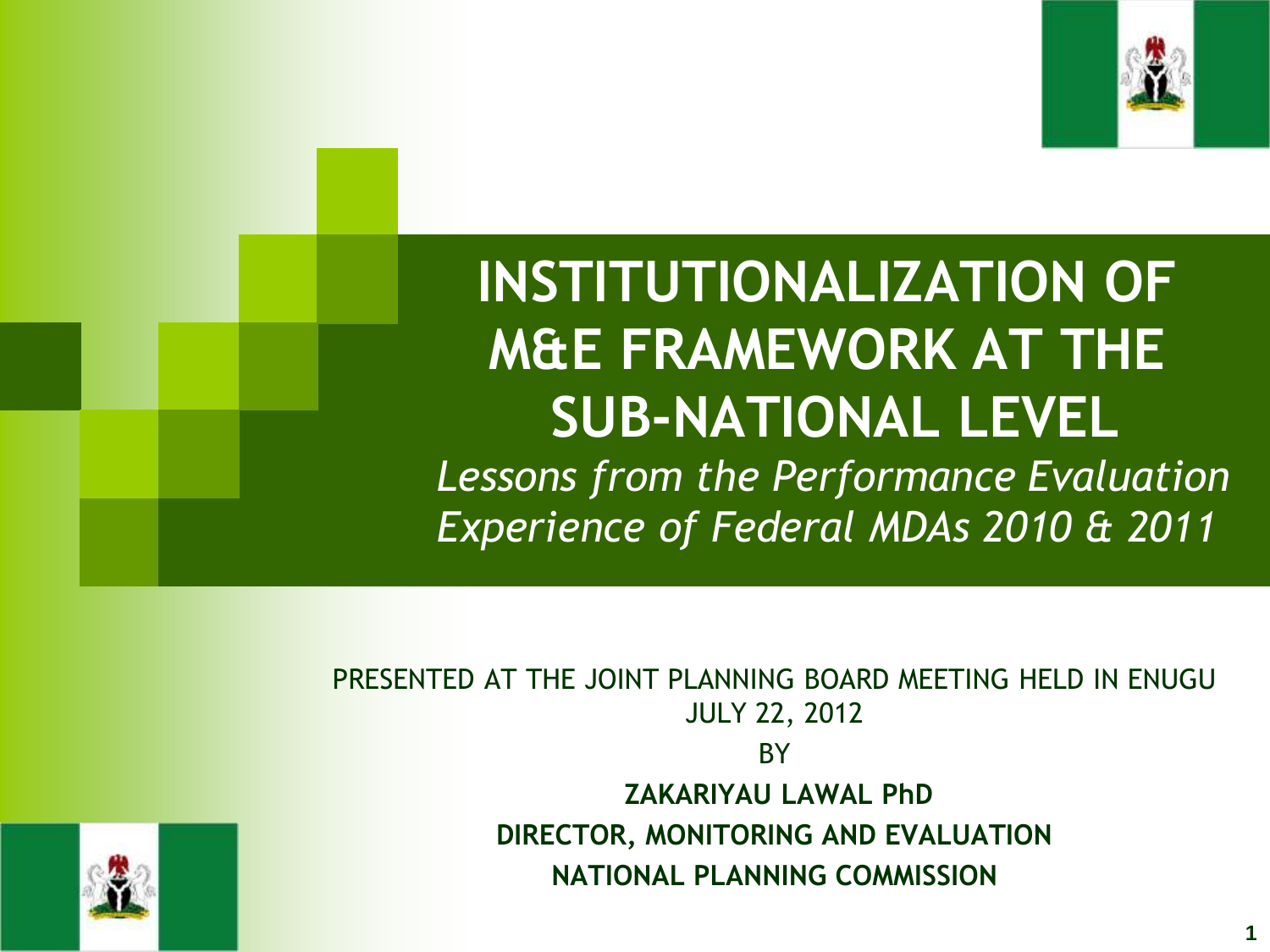### **Outline**

| 1              | <b>Introduction</b>                                                                         |  |
|----------------|---------------------------------------------------------------------------------------------|--|
| $\overline{2}$ | <b>Monitoring and Evaluation</b>                                                            |  |
| $\overline{3}$ | Institutionalizing Monitoring and Evaluation System at<br>Federal Level: What has been done |  |
|                | Cascading the M&E System to Sub-national Level: Where<br>we are                             |  |
| 5              | Implementing the M&E System: Some lessons learnt                                            |  |
| 6              | The Way Forward for Institutional M&E                                                       |  |
|                | <b>Conclusion</b>                                                                           |  |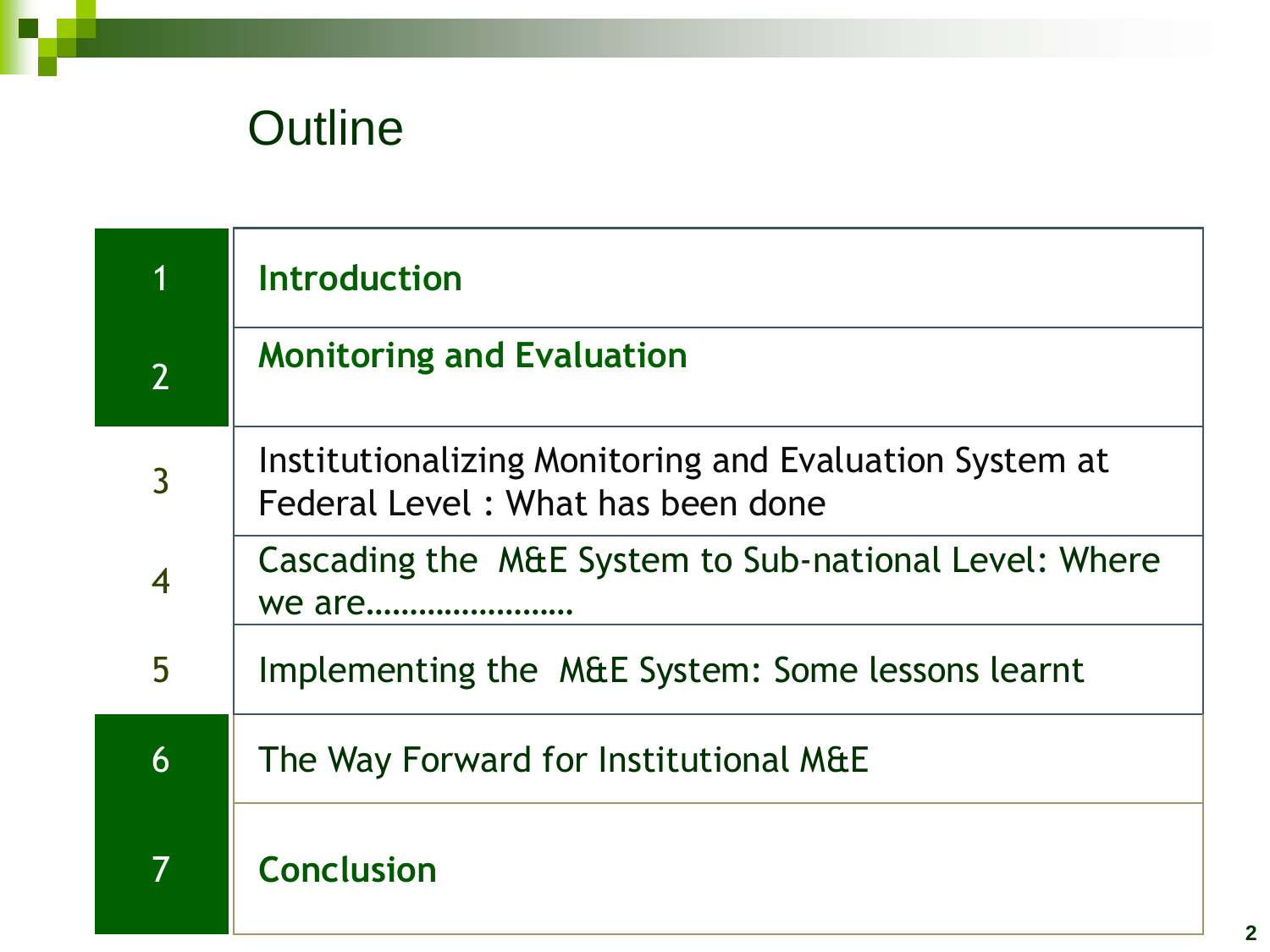#### Introduction

 $\Box$  Nigeria has always developed feasible and effective strategic plans and programs, however it has been characterized by;

- $\triangleright$  Inherent weaknesses in implementation and execution
- $\triangleright$  Vacillations and inconsistency in policy direction following regime changes.
- **Nigeria's experience of planning:**
	- $\triangleright$  Inadequate planning and implementation in almost all areas a major cause of Nigeria's slow progress between 1975- 1999.

| Period        | <b>GDP Growth Rate</b> | <b>Population Growth Rate</b> | <b>Poverty Rate</b> |
|---------------|------------------------|-------------------------------|---------------------|
| 1962-1975     | 9.4%                   | 0.5%                          | 47.9%               |
| 1975-1990     | $-0.7%$                | 1.8%                          | 58%                 |
| 1990-1999     | 2.8%                   | 2.8%                          | 70%                 |
| 1999-<br>2009 | 7.0%                   | 3%                            | 50%                 |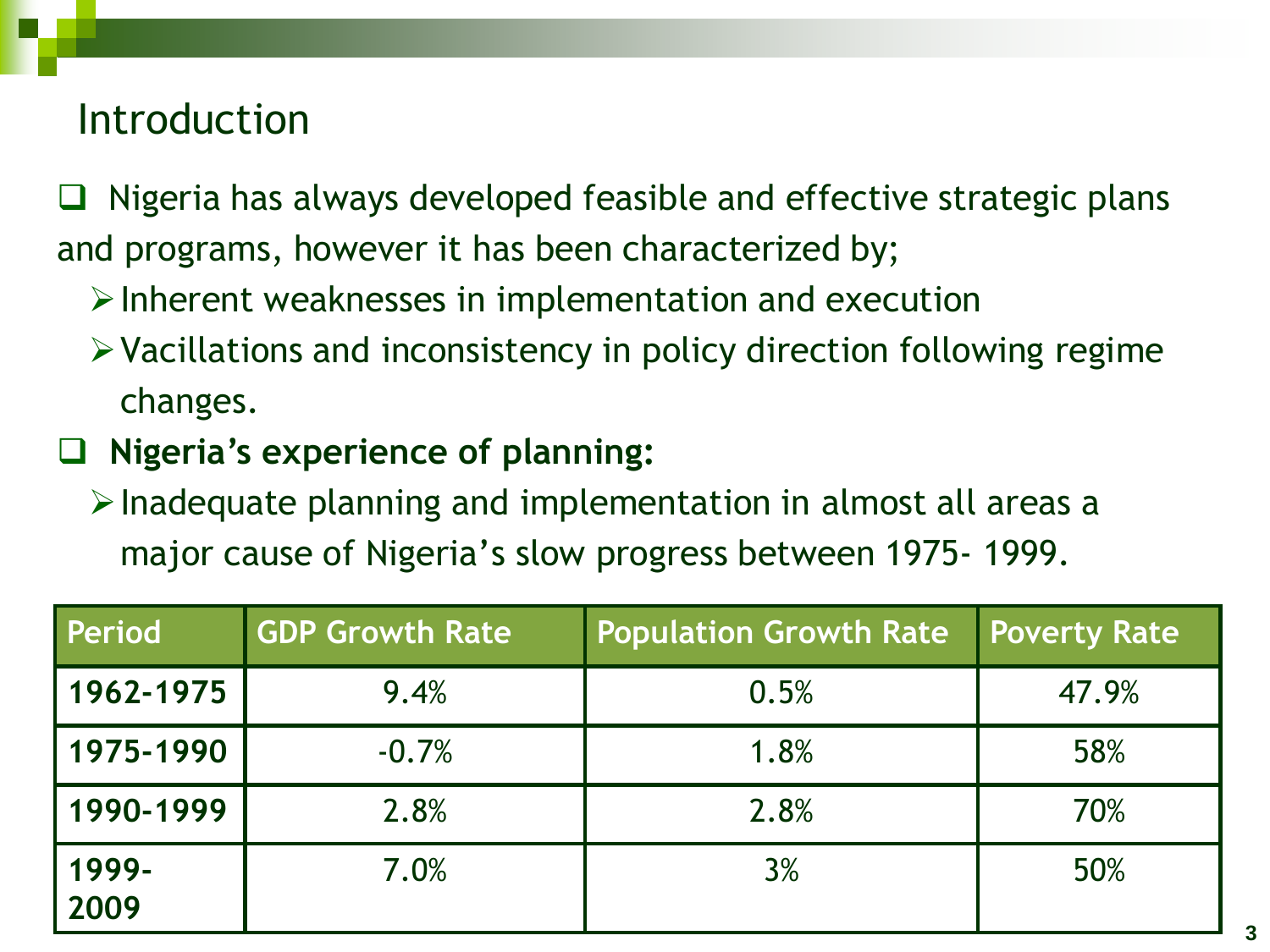### Introduction

#### **Nigeria's Vision 20:2020**

- **Example 3 and increased all of the issues raised above and more.**
- **>Long term perspective plan to be among the top 20 economies in** the world by 2020
- Vision anchored on 2 specific targets, by 2020:
	- **>GDP** of not less than US\$ 900 billion
	- **>Per Capita Income of not less than US\$ 4,000**
- $\Box$  From here on, deriving the plan is almost mechanical.
- Growth, essentially a means to an end, the end being an improvement in the quality of life for Nigerians
- $\Box$  People as the fundamental reason for growth.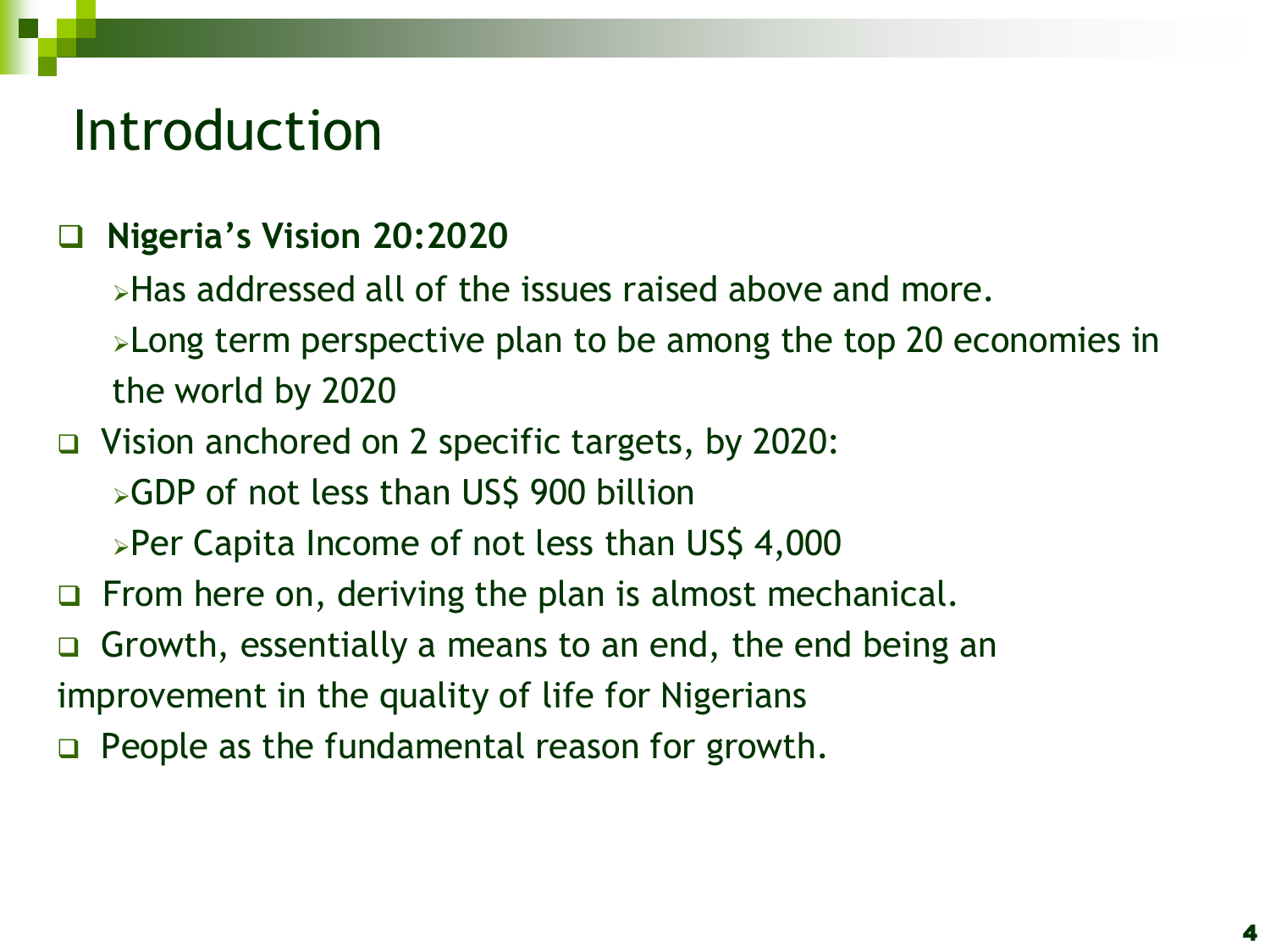### Introduction

 NV20:2020 is intended to serve a critical purpose of harmonizing Nigeria's strategic planning efforts by encapsulating the key principles and thrusts of NEEDS, MDGs and the Transformation Agenda within a single, long term strategic planning perspective.

 $\Box$  NV20:2020 is also intended to serve as an opportunity to deepen Nigeria's implementation capabilities

 An implementation strategy underpinned by a *strong monitoring and evaluation framework*

 $\triangleright$  With emphasis on deepening the ability of Government to consistently translate strategic intent into action and results on a permanent basis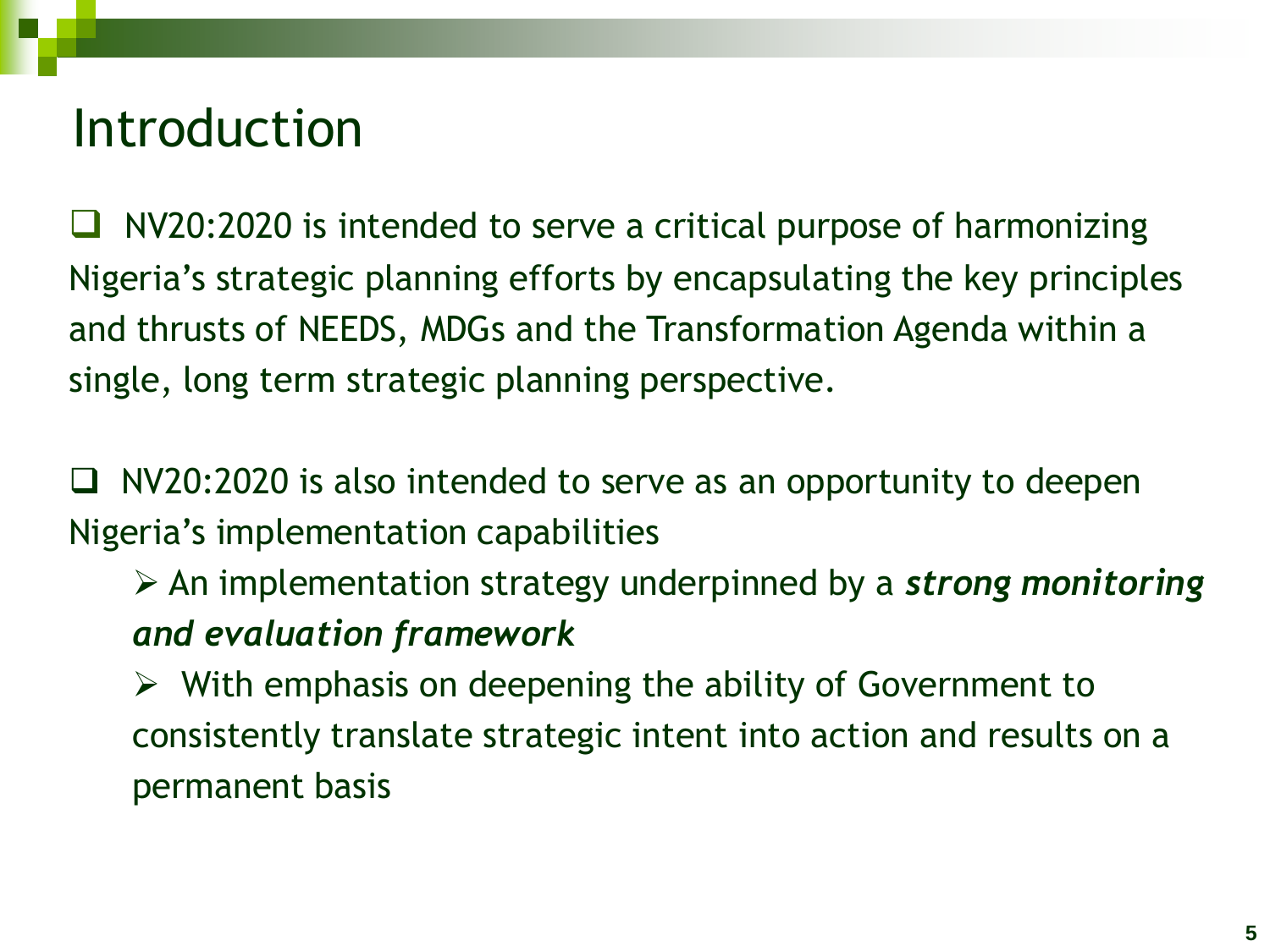### Monitoring and Evaluation

What is Monitoring and Evaluation?

 The Organization for European Cooperation and Development (OECD) defines monitoring and evaluation as follows:

 **Monitoring** – is a continuous function that uses systematic collection of **data on specified indicators** to provide management and the main stakeholders of an ongoing development intervention (such as the NV 20:2020 and the Transformation Agenda) with indications of the extent of progress and **achievement of objectives** and progress in the use of allocated funds.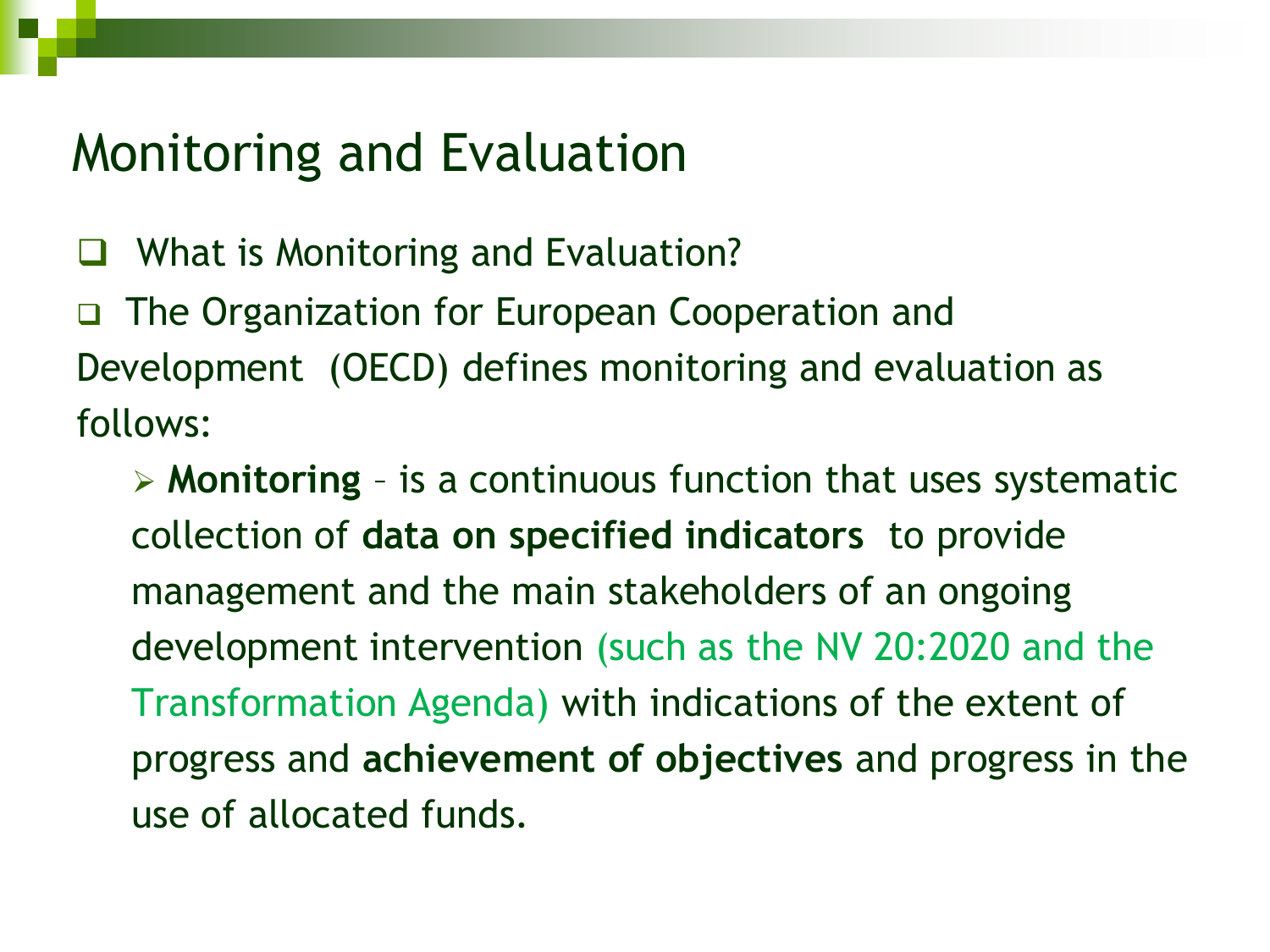#### Monitoring and Evaluation

#### **What is Evaluation?**

 **Evaluation -** is the systematic and objective periodic assessment of an on-going or completed project or policy (such as the priority projects, programmes in the Vision/ Transformation Agenda), including its design, implementation and results.  $\triangleright$ The aim is to determine the relevance and fulfillment of objectives, **effectiveness, efficiency, impact and sustainability.**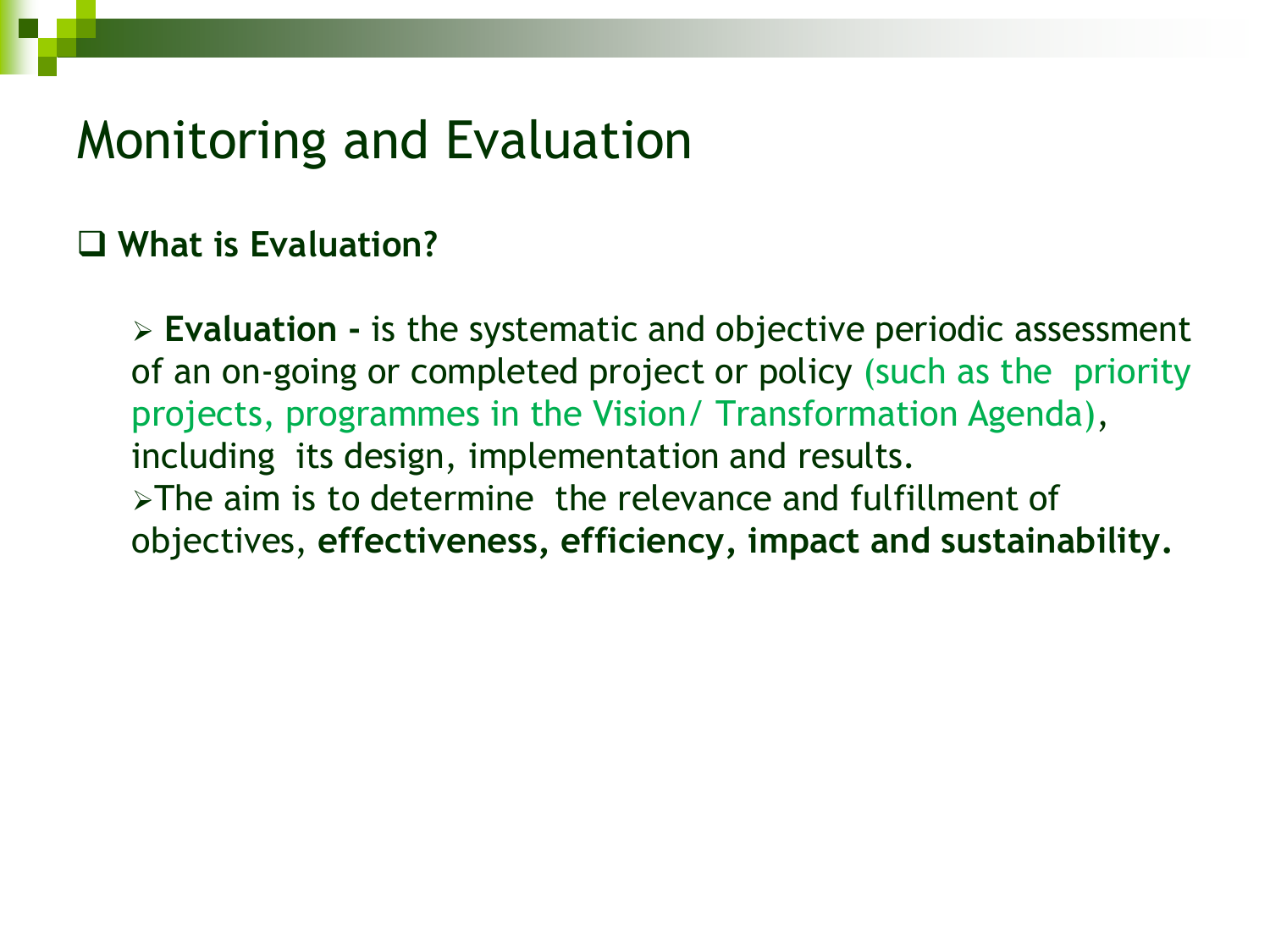### Monitoring and Evaluation

#### **Importance of M&E**

- **It supports policy making** especially performance-based budgeting, and national planning.
- It helps government ministries in their **policy development and policy analysis** work and in program development.
- It helps government ministries and agencies **manage activities at the sector, program, and project levels.** This includes government service delivery and the management of staff.
- It **enhances transparency** and supports accountability by revealing the extent to which government has attained its desired objectives.
- $\triangleright$  Monitoring information and evaluation findings can contribute to sound governance in a number of ways: **evidence-based policy** making (including budget decision making), policy development, management, and accountability.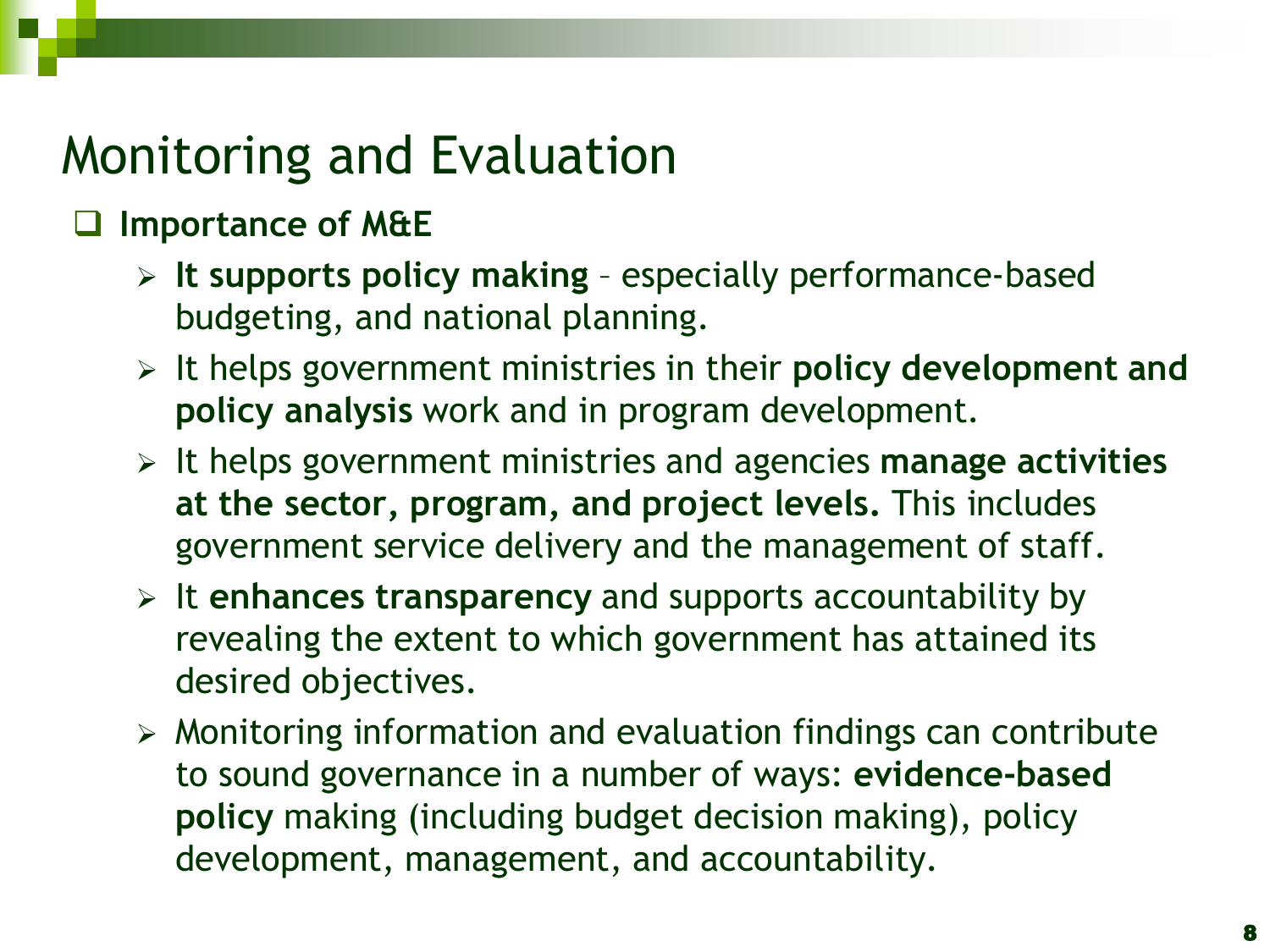### Institutionalizing M &E System at the Federal Level: What has been done ..................

- $\checkmark$  Monitoring and Evaluation department established and operational at the NPC
- Produced 1 st Federal MDA M&E Report for 2010
- Sensitized the key policy makers on the concepts of **Results Based Management** and **Results Based Monitoring and Evaluation,** the **concept and relevance** of performance management / tracking in government
- $\checkmark$  Training and Capacity building support to MDAs
- $\checkmark$  Developed and agreed Key Performance Indicators (KPIs) of outputs and outcomes for the 30 Federal Ministries with 2010 baseline targets and planned projections for the year 2011-2020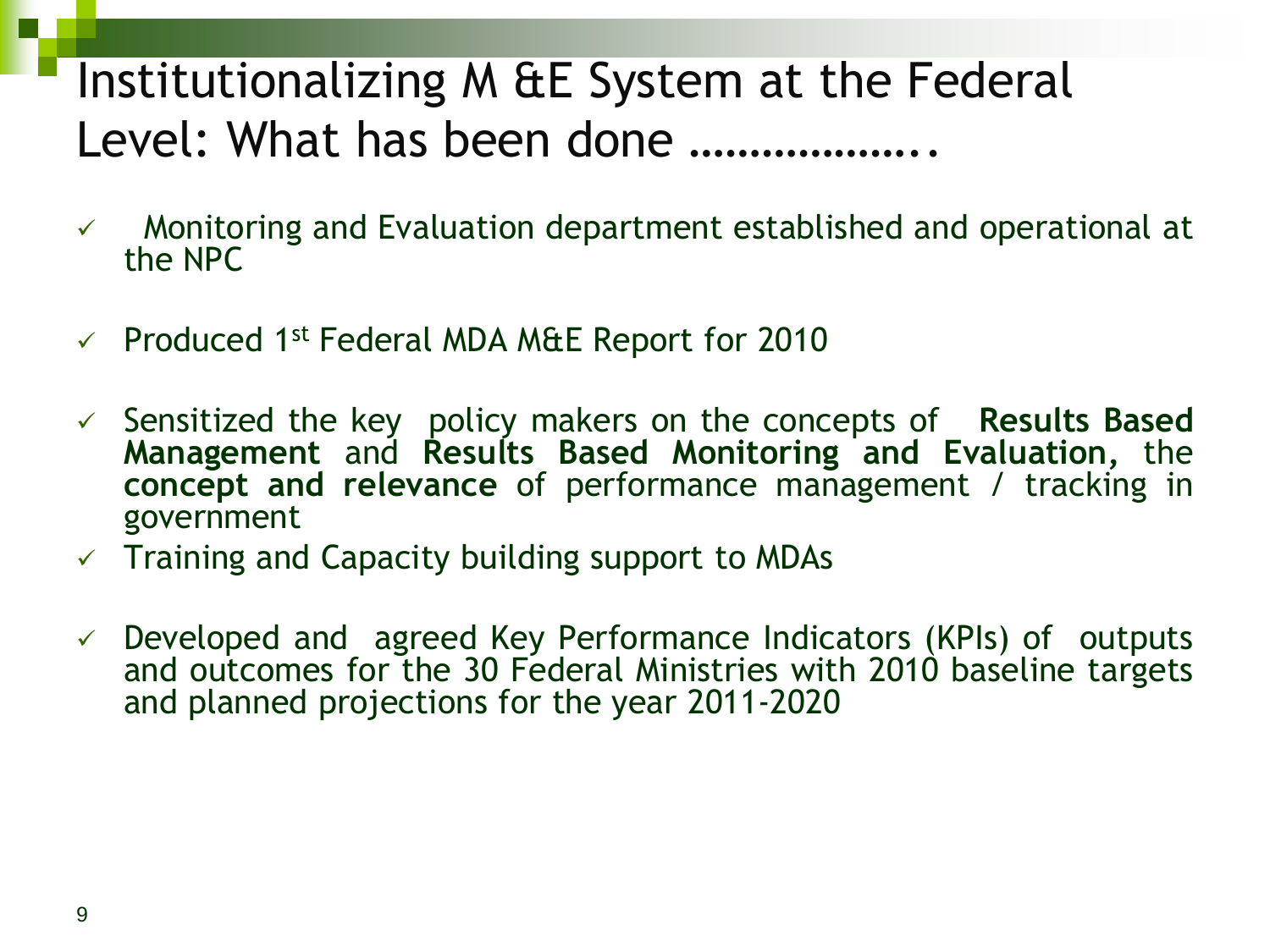### Institutionalizing M &E System at the Federal Level: What has been done ...................

- $\checkmark$  Collected MDA performance on the KPI as at Dec. 2011
- $\checkmark$  Data undergoing analysis, 2011 annual report to be ready soon
- $\checkmark$  Articulated a Performance Agreement / Contract for the year 2012 to be signed between Mr. President and Ministers on July 26,2012
- $\checkmark$  Commenced cascading the M&E system to states (piloting in 7 states namely: Jigawa, Niger, Ekiti, Lagos, Rivers, Cross river and Imo)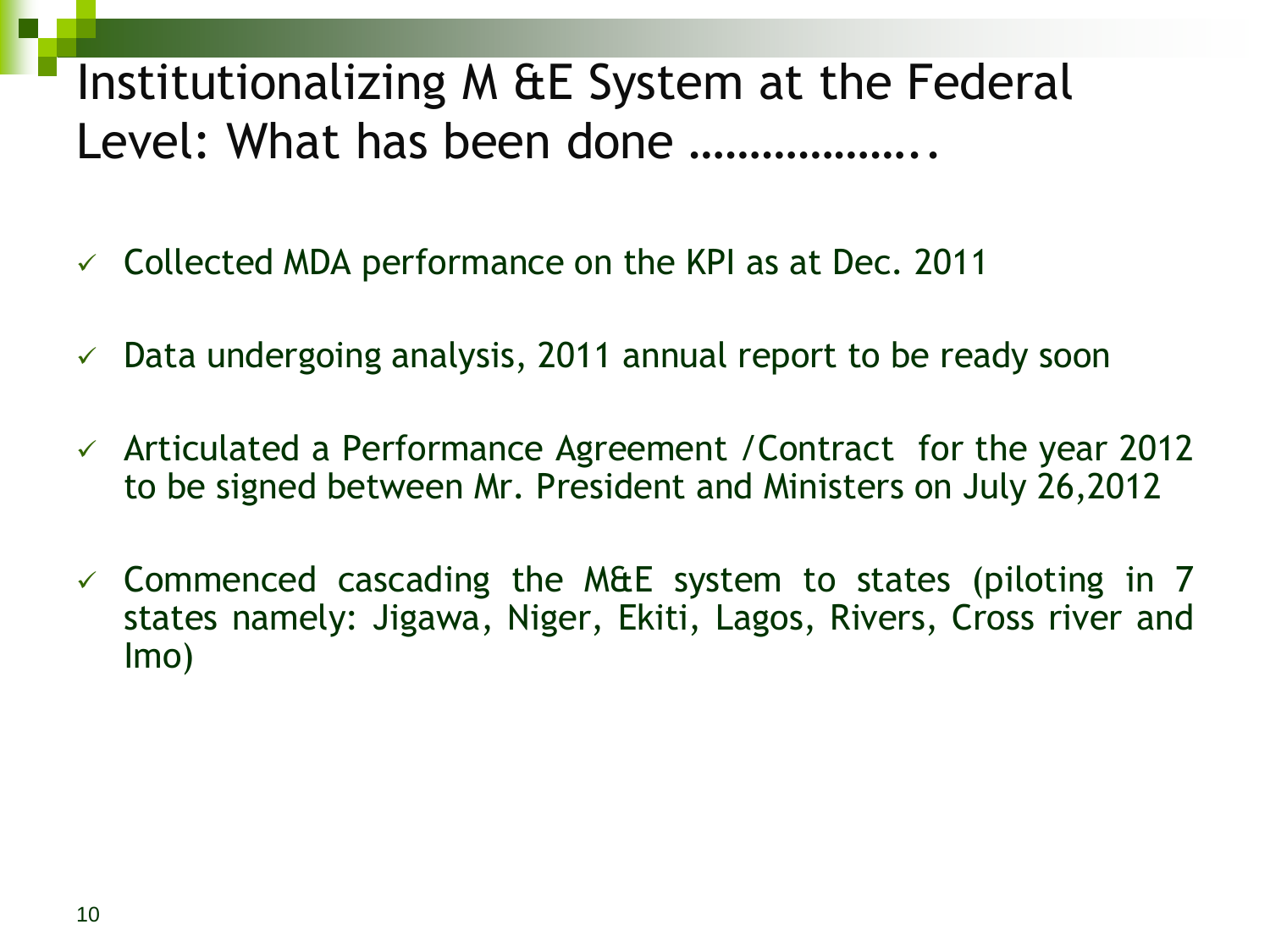### Cascading the M&E System to Sub-national Level: Where we are……………………

- **States are essential to the nation's development**, so effective engagement between Federal and State governments for a truly National M&E system
- NPC has mandate of coordinating government policies across tiers of government
- $\triangleright$  National Technical Working Group established to drive engagement with States on M&E
	- □ Permanent Secretaries State Min. of Econ. Planning & DM&Es as members
	- $\Box$  Chaired by Secretary to National Planning Commission, who is also Chairman of JPB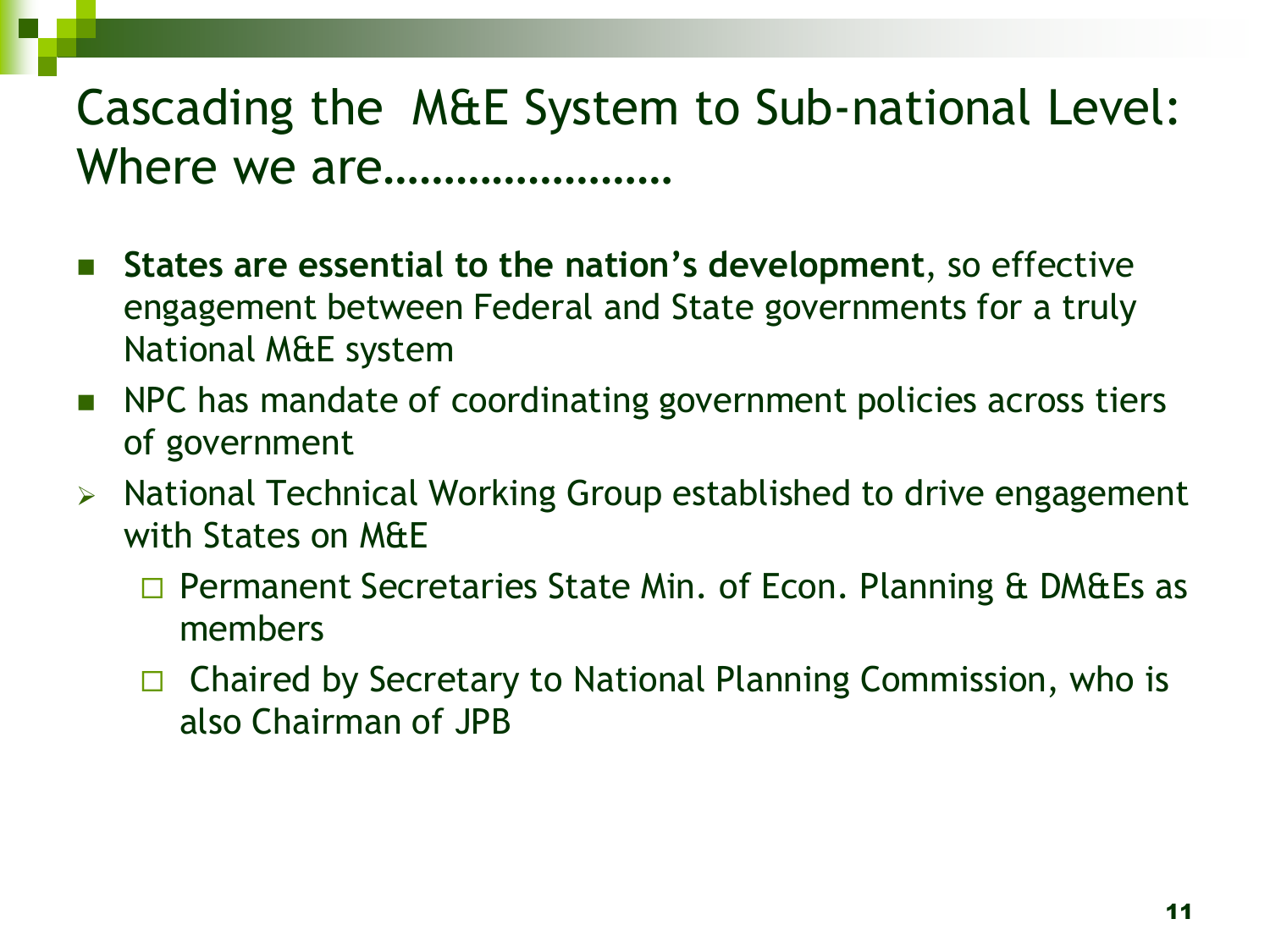### Cascading the M&E System to Sub-national Level: Where we are……………………

- **Inception**, Sept-Dec 2011 (completed): initiative conceived, concept note developed
- **Piloting in 7 states** (current phase), Jan-Dec 2012: empirical testing of the M&E system in seven states with known M&E systems in place
	- Evidence from piloting will inform **States M&E Master plan**  which will guide nation-wide implementation of M&E
	- **Rollout across all States**, Jan 2013 Dec 2014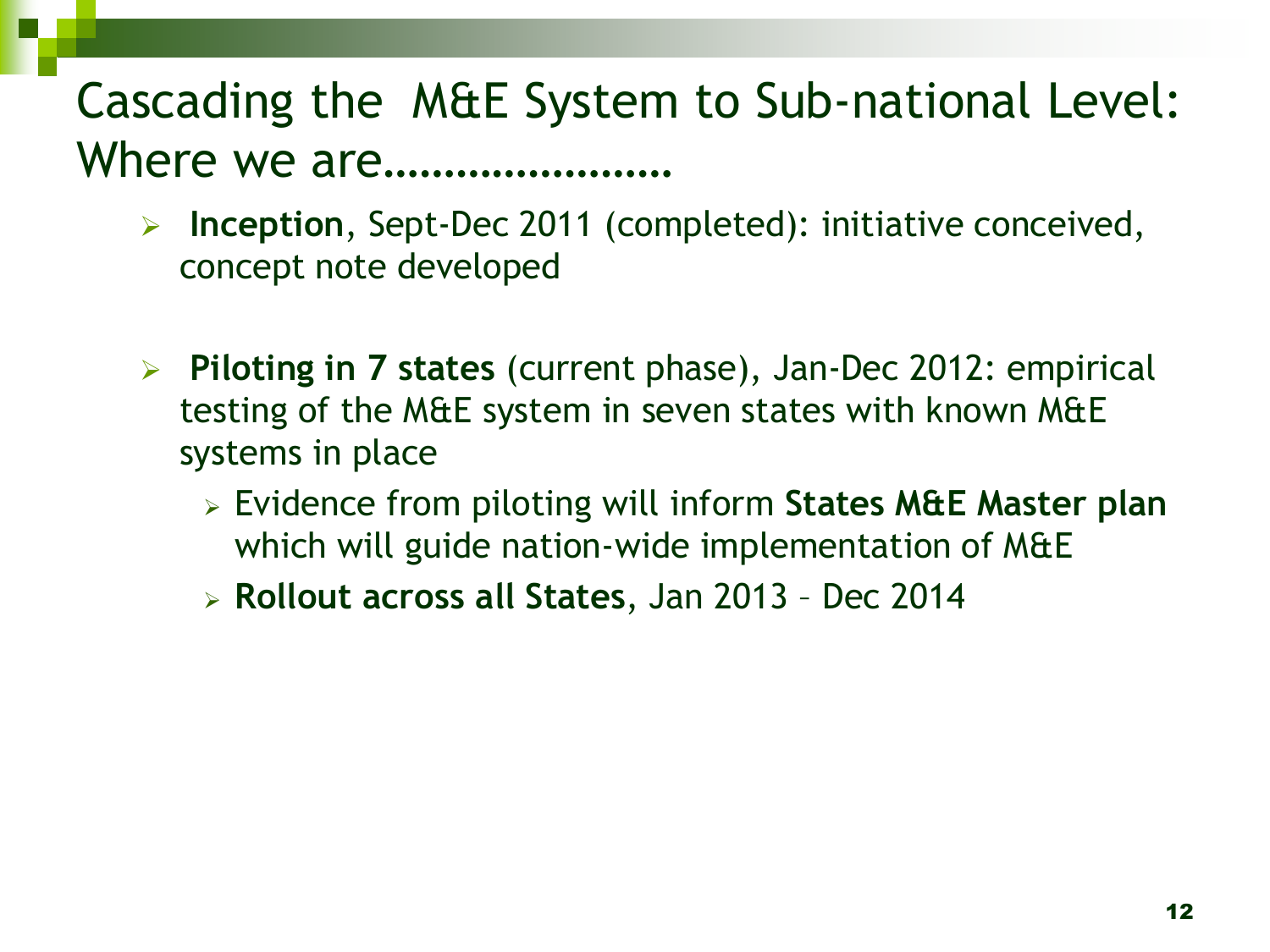#### Cascading the M&E System to Sub-national Level: Where we are……………………

- **Generic State-level Scorecard** established
	- Desk Review of the under listed documents to establish initial catalogue of State KPIs done:
	- $\checkmark$  State Peer Review Mechanism (SPRM) base document
	- $\times$  NV20:2020
	- $\checkmark$  Transformation Agenda,
	- $\sim$  1<sup>st</sup> National Implementation Plan document,
	- $\checkmark$  SURE Program document,
	- $\checkmark$  and Millennium Development Goals (MDGs)
	- Initial catalogue of generic State-level KPIs developed
	- Scorecards to be validated at JPB/NCDP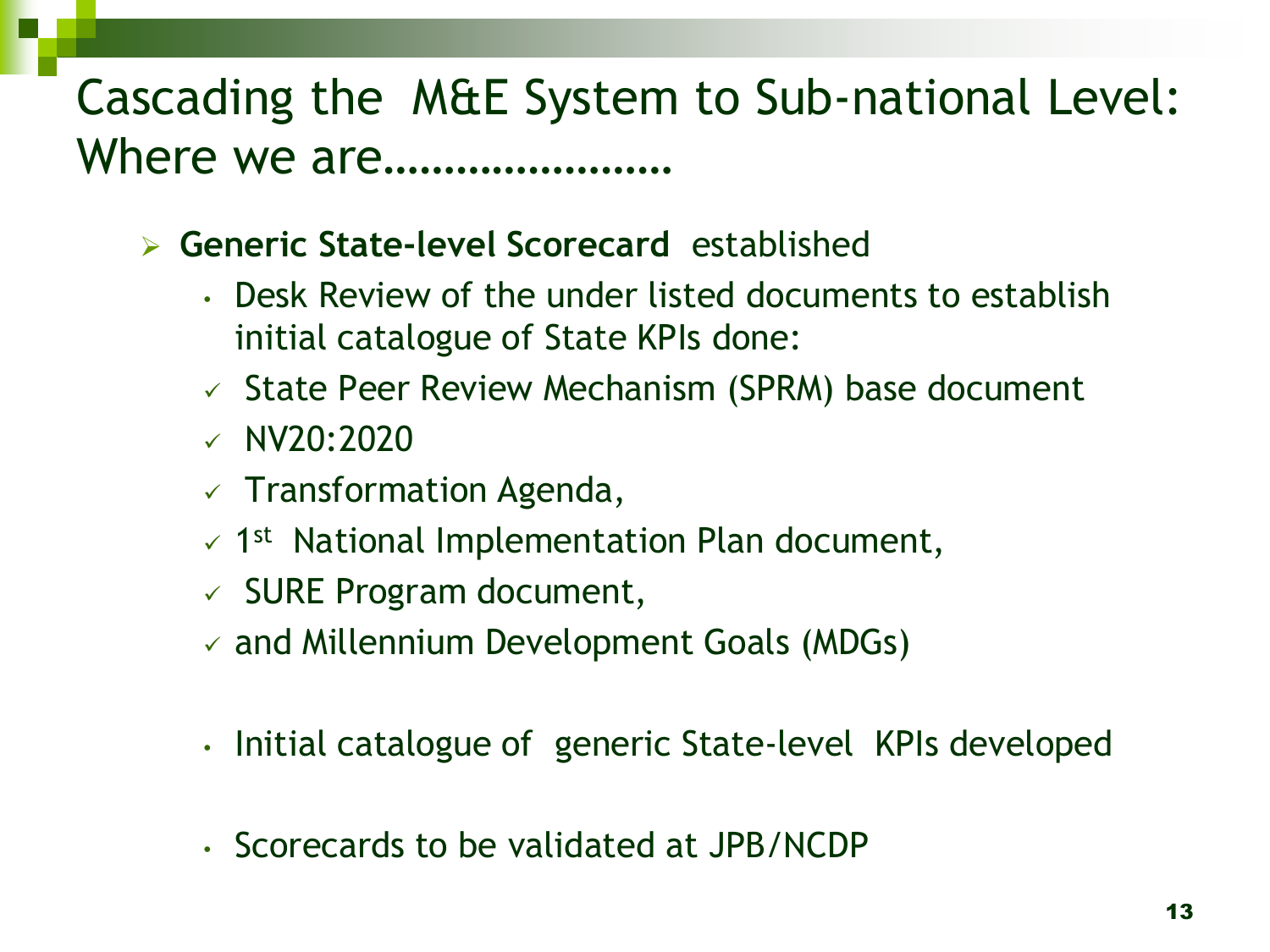### Cascading the M&E System to Sub-national Level: Next Steps

 $\triangleright$  Review and align State Development Plans to the generic KPIs and targets

**State-level M&E system transformation Review**

- Conduct Desk review of M&E Systems including the Malaysian Model and come out with the desired state.
- Develop guidelines for state transformation to the ideal M&E system
- Present the finalized guidelines to JPB/NCP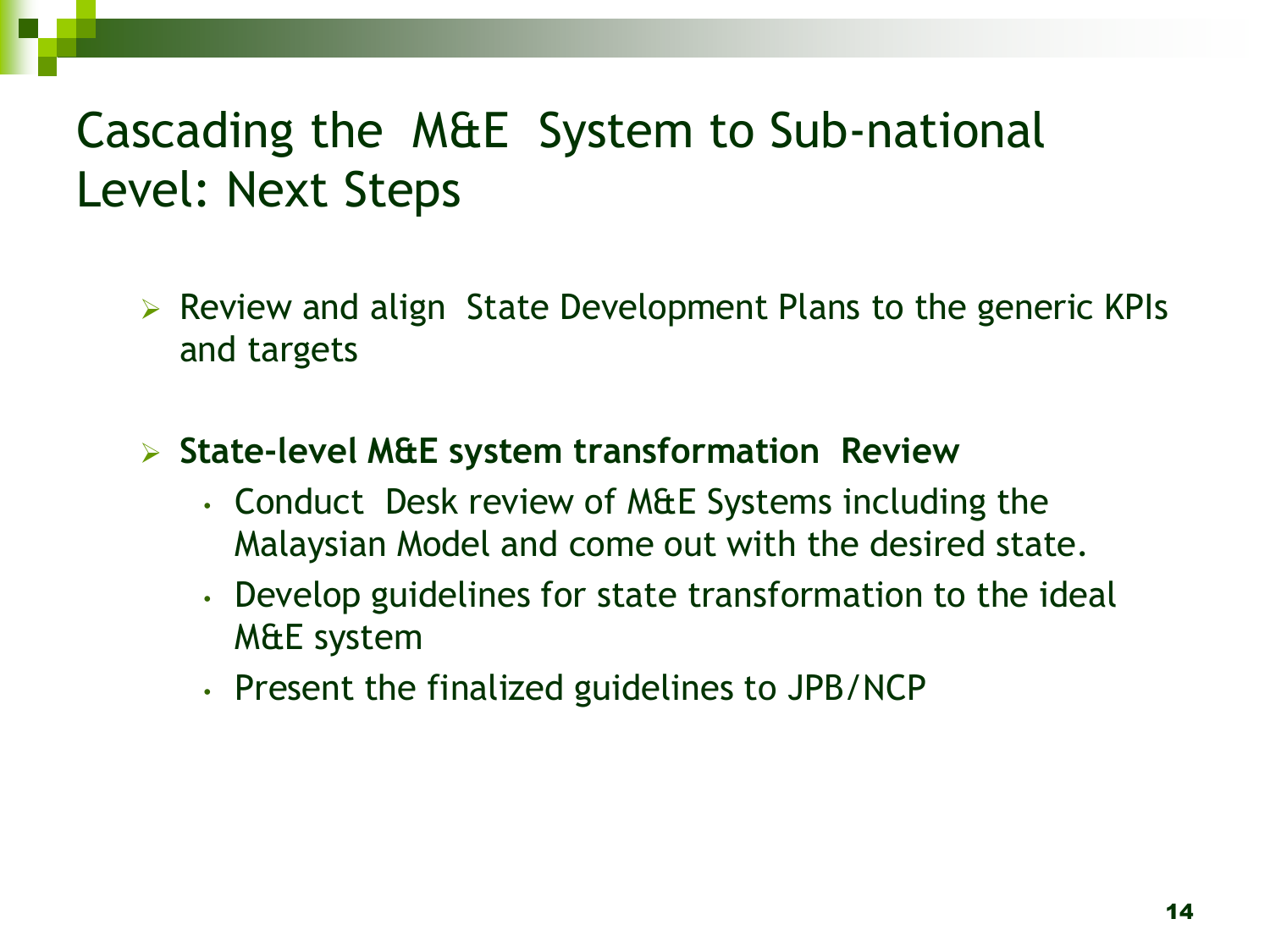### Cascading the M&E System to Sub-national Level: Next Steps

- State-specific **M&E systems transformation program**
	- Baseline assessments to ascertain the present level of their M&E systems
	- Development of advocacy tool to elicit the Executive Governors' commitment to State M&E
	- Advocacy visits to Executive Governors and State Commissioners by TWG
- Supporting **collection of KPI data** for State Scorecards
	- Defining of KPIs by data requirements, for easy calculation and use
	- Harmonization of KPIs across States
	- Data capturing collection, collection, processing and userfriendly presentation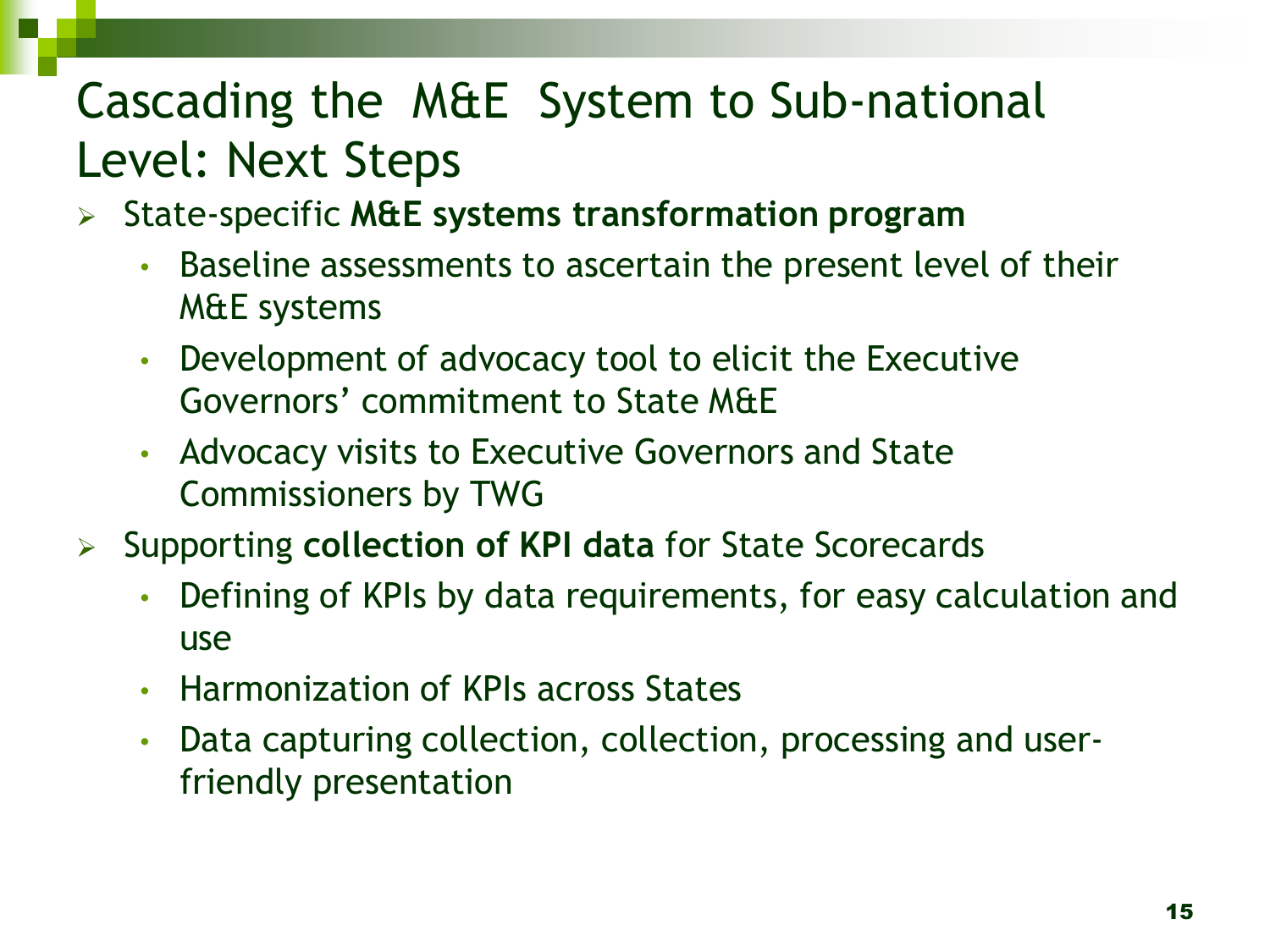#### Cascading the M&E System to Sub-national Level: Next Steps

#### **States' Performance Evaluation Reports**

- $\Box$  Develop operational guidelines for evaluations
- $\Box$  Develop annual evaluation report template
- Evaluate **KPI performance against targets**
- $\Box$  Analyze performance gaps based on causal factors, with strategic options for policy interventions
- $\Box$  Presentation of performance scores of pilot states, and guidelines for analysis and reporting to JPB/NCDP
- □ Production of 1<sup>st</sup> Annual States' Performance Report
- $\Box$  High-level retreat for feedback and learning
- Development of **States' M&E Master Plan**, based on experiences from piloting phase for full roll out in 2013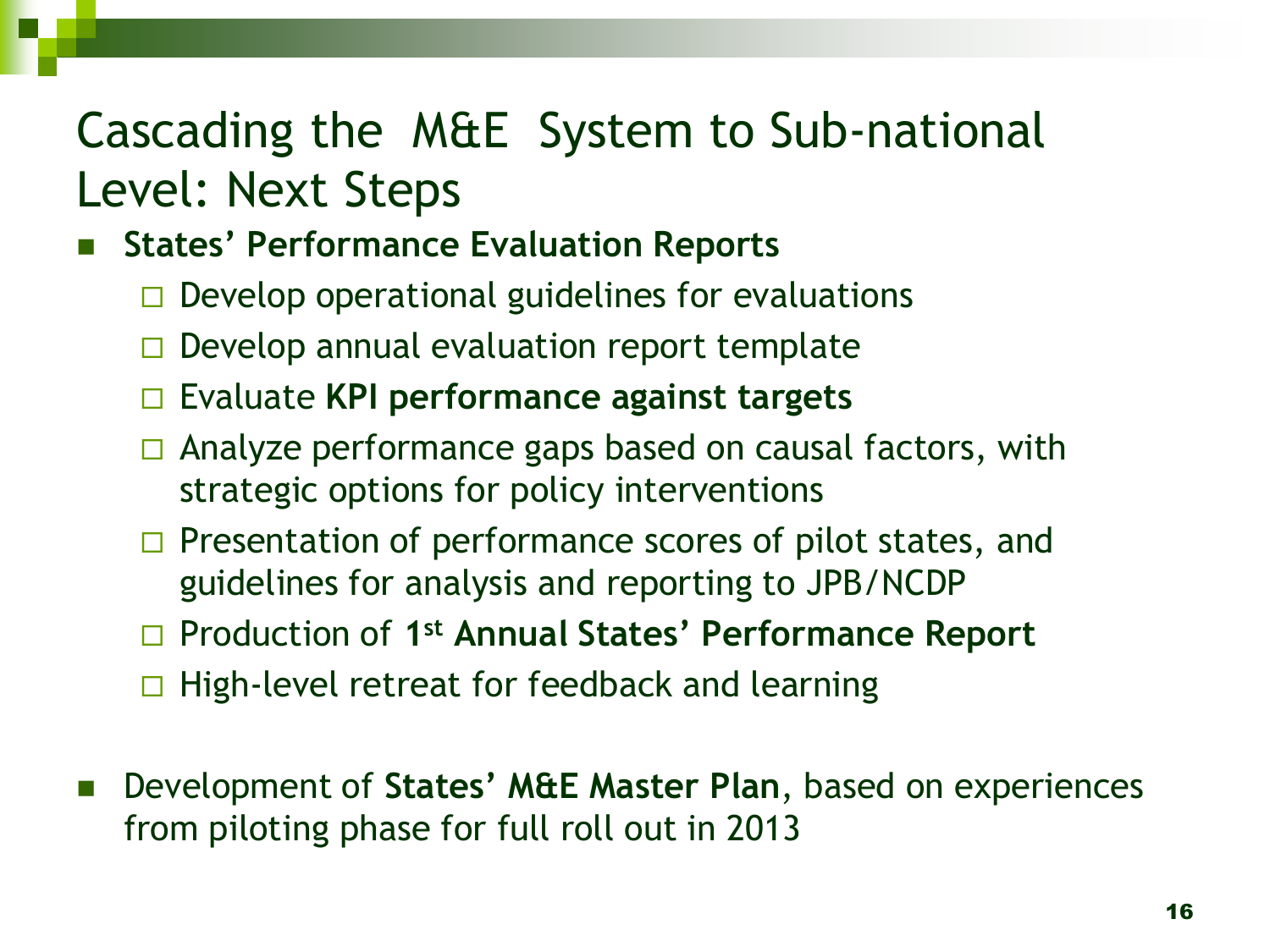### Implementing the M&E System: Some lessons learnt

- Buy-in by top policy makers critical- Need for strong advocacy for this category of stakeholders
- A strong leadership of a coordinating ministry/agency essential
- A strong coordinating department/Unit fully staffed with committed personnel to drive the implementation process critical
- Weak capacity in M&E in government institutions- need for strong and continuous training/capacity essential for success
- Initial apathy and resistance to M&E processes in government: M&E associated with policing and auditing- need to emphasize the learning aspect provided by M&E
- Poor funding of M&E in government- advocacy to government and other development partners very important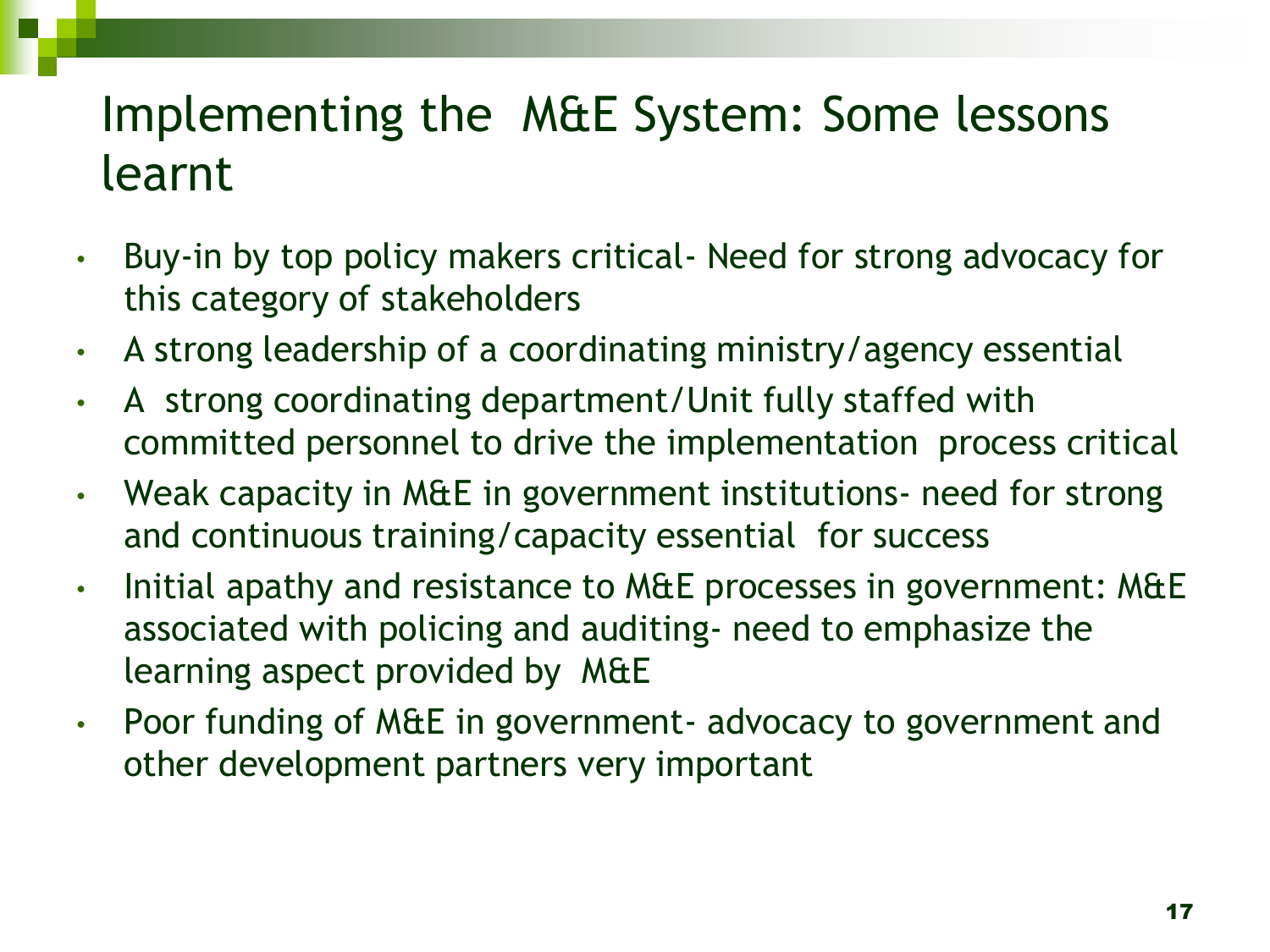#### The Way Forward for Institutional M&E

#### **Strong strategic planning → Strong M&E**

- $\Box$  Logical framework with specific, measurable, achievable, relevant and time-bound ("**S.M.A.R.T.")** objectives
- $\Box$  Realistic & consistent financing/implementation strategy with buy-in from stakeholders

#### **Investing in M&E**

- $\Box$  Programme budgets which take M&E into account
- $\Box$  M&E activities require logistical and technical support
- $\Box$  Continuous capacity building for specialized staff, as M&E is a dynamic and continuous exercise
- **Promoting culture of performance management** 
	- $\Box$  M&E is a routine and essential exercise for institutions practicing performance management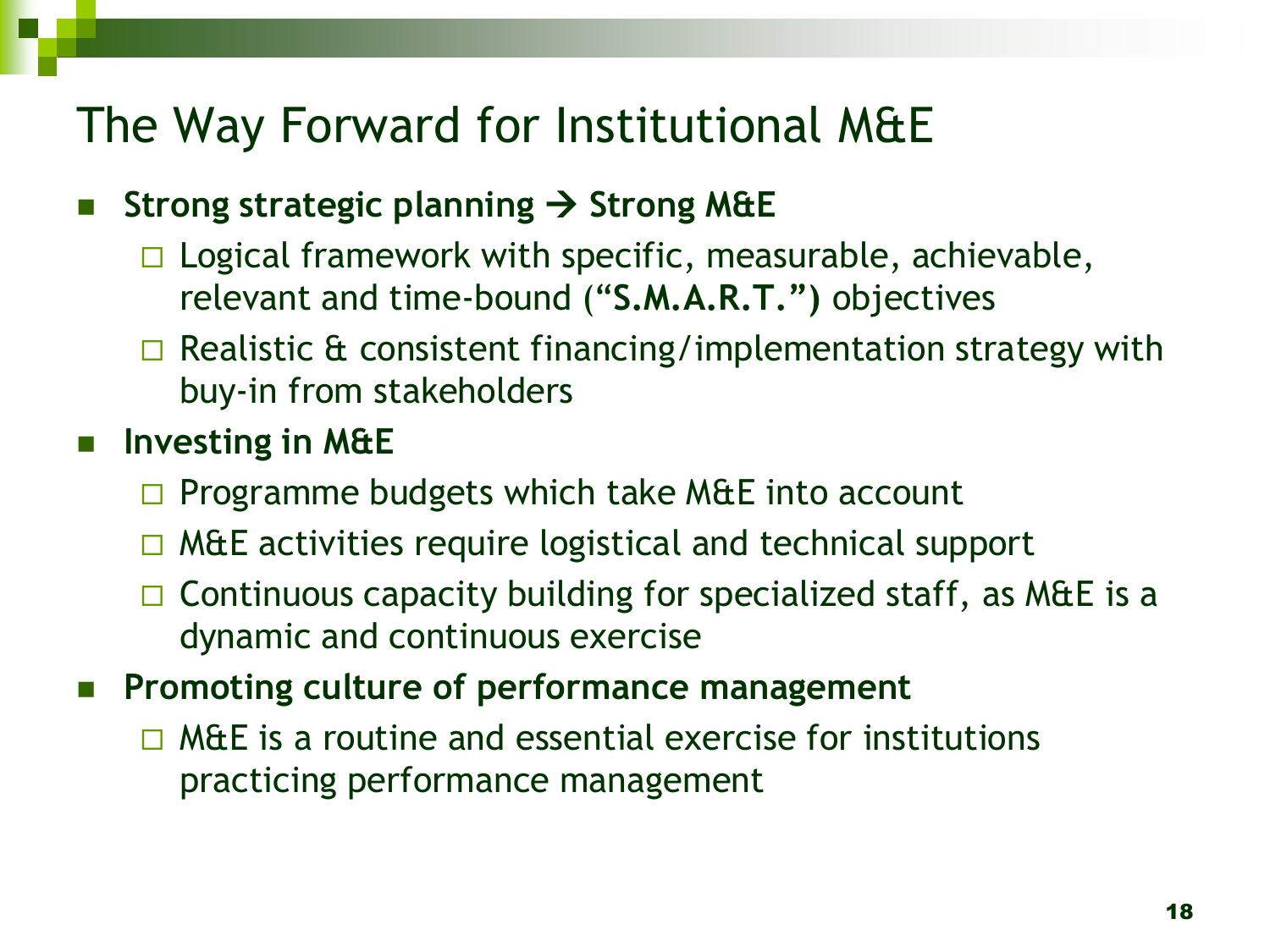#### The Way Forward for institutional M&E

**Prioritization and "piloting" at early stages**

- $\Box$  "Learn by doing" identify practical challenges while the programme is still in early stages
- $\Box$  Develop and hone M&E tools, techniques and staff capacity
- **Sustaining political will/support for M&E** 
	- $\Box$  Leadership cognizant of the institutional benefits of M&E
	- $\Box$  Culture of accountability and transparency upheld
	- $\Box$  Political will for evidence-based decision-making essential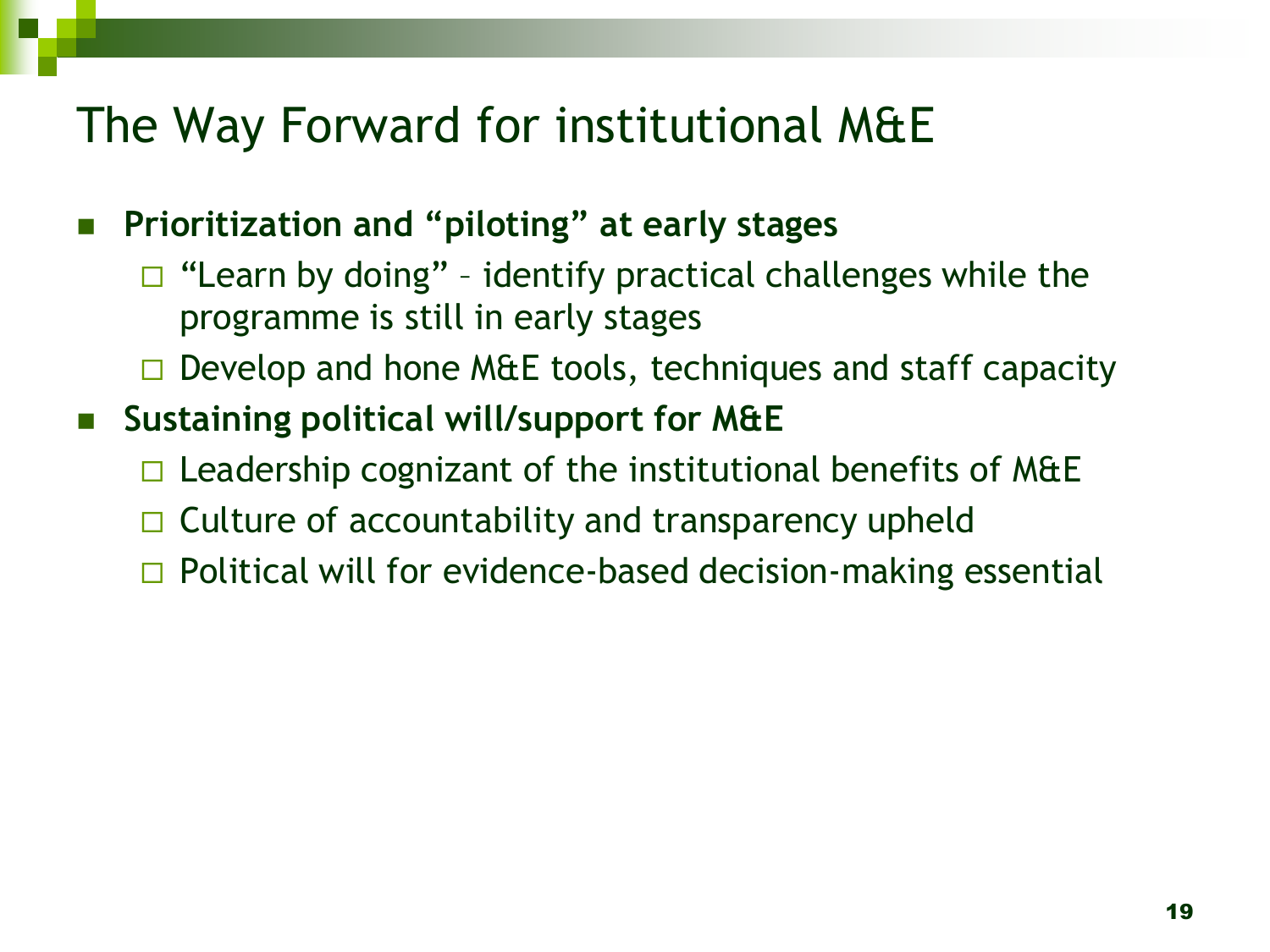# Conclusion

- Institutionalizing M&E is a critical governance reform for the achievement of the Transformation Agenda and NV20:2020.
- Piloting phase of sub-national M&E has begun in 7 states, with nationwide implementation to follow
- Sustained commitment to strategic planning and accountability by government will promote the well-being of all Nigerians.